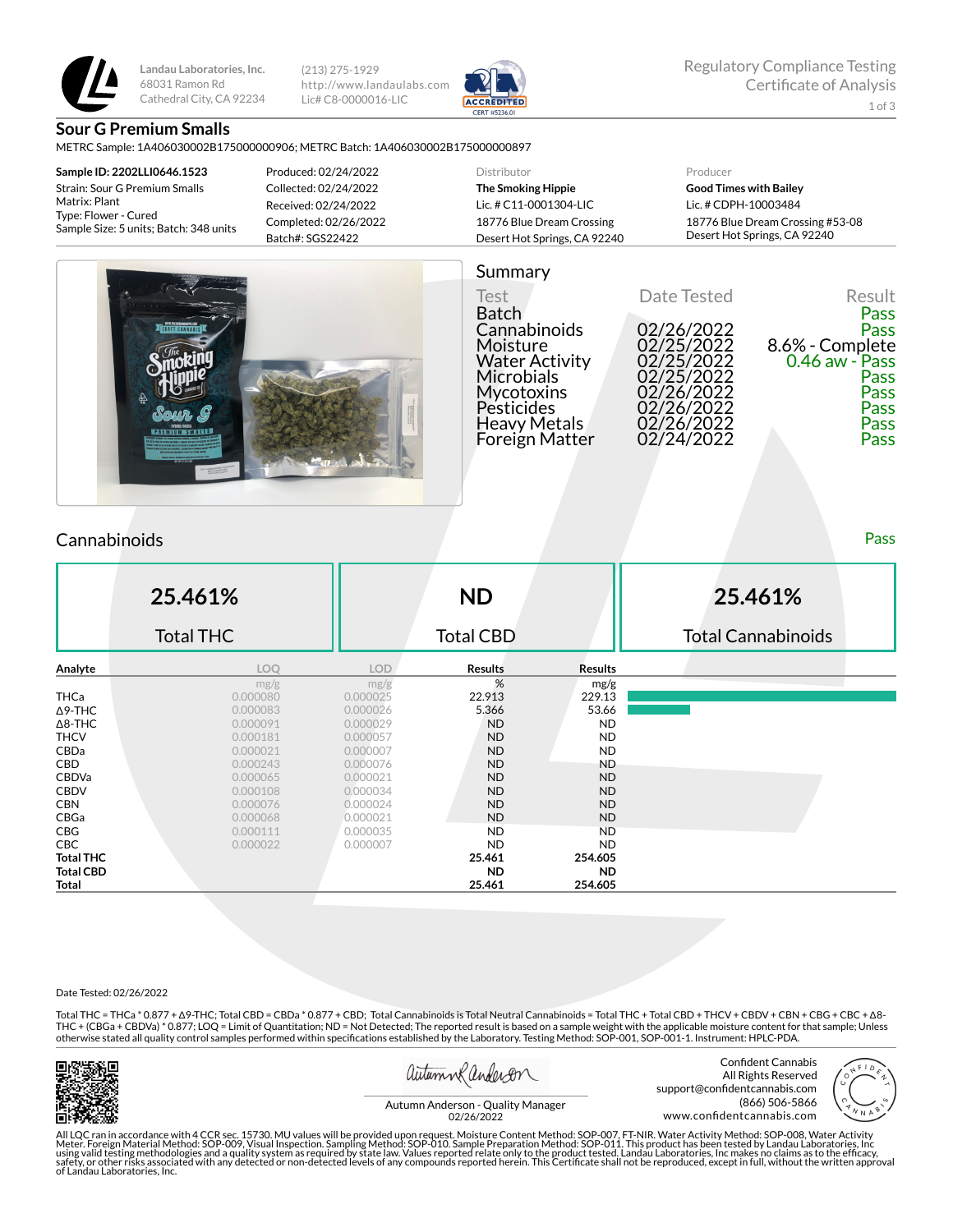

**Landau Laboratories, Inc.** 68031 Ramon Rd Cathedral City, CA 92234

(213) 275-1929 http://www.landaulabs.com Lic# C8-0000016-LIC



#### **Sour G Premium Smalls**

METRC Sample: 1A406030002B175000000906; METRC Batch: 1A406030002B175000000897

| Sample ID: 2202LLI0646.1523                                    | Produced: 02/24/2022  | Distributor                  | Producer                         |
|----------------------------------------------------------------|-----------------------|------------------------------|----------------------------------|
| Strain: Sour G Premium Smalls                                  | Collected: 02/24/2022 | The Smoking Hippie           | <b>Good Times with Bailey</b>    |
| Matrix: Plant                                                  | Received: 02/24/2022  | Lic. # C11-0001304-LIC       | Lic. # CDPH-10003484             |
| Type: Flower - Cured<br>Sample Size: 5 units; Batch: 348 units | Completed: 02/26/2022 | 18776 Blue Dream Crossing    | 18776 Blue Dream Crossing #53-08 |
|                                                                | Batch#: SGS22422      | Desert Hot Springs, CA 92240 | Desert Hot Springs, CA 92240     |

# Pesticides **Passage Contract Contract Contract Contract Contract Contract Contract Contract Contract Contract Contract Contract Contract Contract Contract Contract Contract Contract Contract Contract Contract Contract Cont**

**Analyte LOD LOQ Limit Results Status**  $\mu$ g/g  $\mu$ g/g  $\mu$ g/g  $\mu$ g/g Abamectin 0.02 0.0608 0.1 ND Pass Acephate 0.0032 0.0096 0.1 ND Pass Acequinocyl 0.0048 0.0144 0.1 ND Pass Acetamiprid 0.0042 0.0127 0.1 ND Pass Aldicarb 0.0077 0.0232 0.0077 ND Pass Azoxystrobin 0.0038 0.0114 0.1 ND Pass **Bifenazate** 0.0056 0.017 0.1 **ND Pass Bifenthrin** 0.0045 0.0136 3 **ND Pass** Boscalid 0.0066 0.0199 0.1 ND Pass **Captan 19 0.0235 0.0712 0.7 ND Pass** Carbaryl 0.0042 0.0127 0.5 ND Pass **Carbofuran 1888** 0.0051 0.0155 0.0051 **ND Pass**<br> **Chlorantraniliprole** 0.0062 0.0188 10 **ND Pass** Chlorantraniliprole 0.0062 0.0188 10 ND Pass Chlordane 0.0204 0.0619 0.0204 ND Pass Chlorfenapyr 0.0217 0.0657 0.0217 ND Pass Chlorpyrifos 0.01 0.0303 0.01 ND Pass Clofentezine 0.0036 0.011 0.1 ND Pass Coumaphos 0.0068 0.0205 0.0068 ND Pass CyØuthrin 0.0217 0.0657 2 ND Pass Cypermethrin 0.0066 0.0199 1 ND Pass Daminozide 0.0058 0.0176 0.0058 ND Pass **Diazinon** 0.0074 0.0224 0.1 **ND Pass** Dichlorvos 0.0041 0.0123 0.0041 ND Pass Dimethoate 0.0036 0.0108 0.0036 ND Pass Dimethomorph 0.0072 0.0217 2 ND Pass Ethoprophos 0.0041 0.0123 0.0041 ND Pass Etofenprox 0.0044 0.0133 0.0044 ND Pass **Etoxazole** 0.0055 0.0167 0.1 **ND Pass**<br> **Fenhexamid** 0.0049 0.0147 0.1 **ND Pass Fenhexamid** 0.0049 0.0147 0.1 **ND Pass** Fenoxycarb 0.0047 0.0142 0.0047 ND Pass Fenpyroximate 0.0055 0.0168 0.1 ND Pass Fipronil 0.0075 0.0227 0.0075 ND Pass Flonicamid 0.004 0.0122 0.1 ND Pass **Analyte LOD LOQ Limit Results Status**  $\mu$ g/g  $\mu$ g/g  $\mu$ g/g  $\mu$ g/g Fludioxonil 0.0063 0.0191 0.1 ND Pass Hexythiazox 0.0051 0.0155 0.1 ND Pass **Imazalil 1992 0.0052 0.0052 0.0052 ND Pass** Imidacloprid 0.0053 0.016 5 ND Pass **Kresoxim Methyl** 0.0035 0.0106 0.1 **ND Pass Malathion** 0.00053 0.0161 0.5 **ND Pass** Metalaxyl 0.0045 0.0137 2 ND Pass Methiocarb 0.0049 0.0148 0.0049 ND Pass **Methomyl** 0.0048 0.0145 1 **ND Pass** Mevinphos 0.0039 0.0118 0.0039 ND Pass Myclobutanil 0.006 0.0182 0.1 ND Pass Naled 0.0021 0.0064 0.1 ND Pass **Oxamyl 0.0069 0.0209 0.5 ND Pass** Paclobutrazol 0.0059 0.0179 0.0059 ND Pass **Methyl Parathion** 0.0168 0.051 0.0168 **ND Pass** Pentachloronitrobenzene 0.0055 0.0168 0.1 ND Pass **Permethrin** 0.0063 0.019 0.5 **ND Pass** Phosmet 0.0043 0.0131 0.1 ND Pass Piperonyl Butoxide 0.006 0.0181 3 ND Pass **Prallethrin** 0.0046 0.0139 0.1 **ND Pass Propiconazole** 0.00085 0.0258 0.1 **ND Pass** Propoxur 0.0068 0.0206 0.0068 ND Pass **Pyrethrins** 0.0041 0.0125 0.5 **ND Pass Pyridaben** 0.0061 0.0186 0.1 **ND Pass Spinetoram 0.005 0.015 0.1 ND Pass Spinosad** 0.0052 0.0157 0.1 **ND Pass** Spiromesifen 0.0061 0.0184 0.1 ND Pass Spirotetramat 0.0042 0.0127 0.1 ND Pass **Spiroxamine** 0.0048 0.0145 0.0048 **ND Pass** Tebuconazole 0.006 0.0182 0.1 ND Pass **Thiacloprid** 0.0056 0.0169 0.0056 ND Pass Thiamethoxam 0.0047 0.0142 5 ND Pass Trifloxystrobin 0.0023 0.007 0.1 ND Pass

Date Tested: 02/26/2022

LOQ = Limit of Quantitation; Unless otherwise stated all quality control samples performed within specifications established by the Laboratory. Testing Method: SOP-002. Instrument: LC-MSMS.



autumn Randerson

Confident Cannabis All Rights Reserved support@confidentcannabis.com (866) 506-5866 www.confidentcannabis.com



Autumn Anderson - Quality Manager 02/26/2022

All LQC ran in accordance with 4 CCR sec. 15730. MU values will be provided upon request. Moisture Content Method: SOP-007, FT-NIR. Water Activity Method: SOP-008, Water Activity<br>Meter. Foreign Material Method: SOP-009, Vi of Landau Laboratories, Inc.